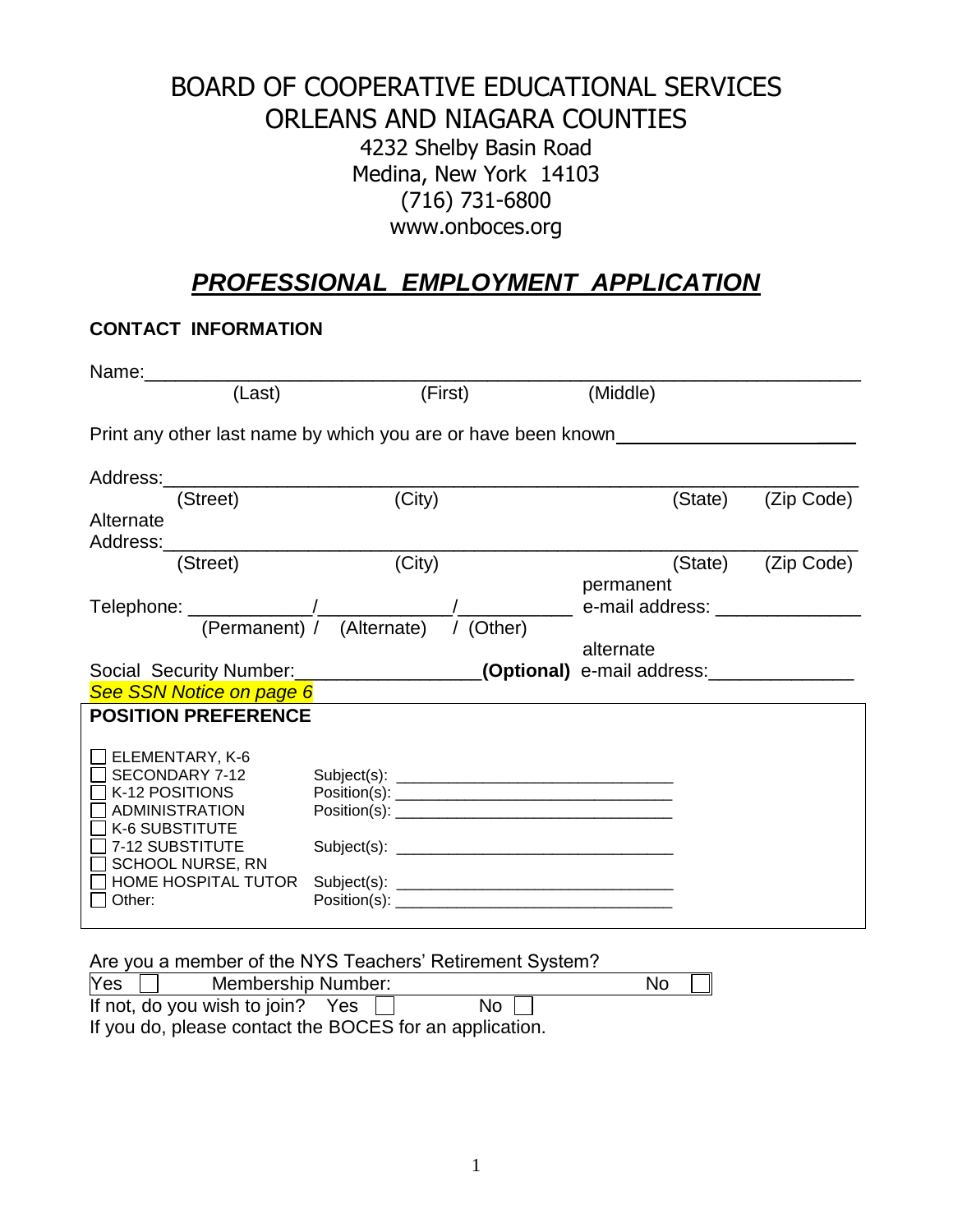### **EDUCATIONAL PREPARATION**

| NAME AND CITY/STATE  |                           |            |                |
|----------------------|---------------------------|------------|----------------|
| <b>HIGH SCHOOL</b>   | MAJOR/MINOR/CONCENTRATION | <b>GPA</b> | <b>DIPLOMA</b> |
|                      |                           |            |                |
| <b>UNDERGRADUATE</b> |                           |            |                |
|                      |                           |            |                |
|                      |                           |            |                |
|                      |                           |            |                |
| <b>GRADUATE</b>      |                           |            |                |
|                      |                           |            |                |
|                      |                           |            |                |

#### Total number of graduate hours beyond your last degree:\_\_\_\_\_\_\_\_\_\_\_\_\_\_\_\_\_\_\_\_\_\_\_\_\_\_\_\_\_\_\_\_\_\_\_\_

|                                                                  | $\Box$ WILL FORWARD |
|------------------------------------------------------------------|---------------------|
| APPLICATION MAY NOT BE CONSIDERED WITHOUT TRANSCRIPTS □ ENCLOSED |                     |

SPECIAL TRAINING OR INSERVICE EDUCATION:

### **STUDENT TEACHING / INTERNSHIP**

| NAME AND ADDRESS OF SCHOOLS | SUPERVISING TEACHERS | <b>FROM</b> | TO | <b>SUBJECT</b> | <b>GRADE</b> |
|-----------------------------|----------------------|-------------|----|----------------|--------------|
|                             |                      |             |    |                |              |
|                             |                      |             |    |                |              |
|                             |                      |             |    |                |              |
|                             |                      |             |    |                |              |
|                             |                      |             |    |                |              |
|                             |                      |             |    |                |              |

#### **CERTIFICATION AREA(S) (Attach a copy of each certificate listed)**

| I hold the following New York State Teaching/Administrative Certificates and/or<br>Professional Licenses: |                         | Initial | Prof.<br>License | Trans-<br>itional | P<br>Е<br>R<br>M | P<br>R<br>O |  |
|-----------------------------------------------------------------------------------------------------------|-------------------------|---------|------------------|-------------------|------------------|-------------|--|
| Area:                                                                                                     | <b>EXPIRATION DATE:</b> |         |                  |                   |                  |             |  |
|                                                                                                           |                         |         |                  |                   |                  |             |  |
|                                                                                                           |                         |         |                  |                   |                  |             |  |
|                                                                                                           |                         |         |                  |                   |                  |             |  |
| If you do not have NYS Certification, have you made<br>application for one?                               | Yes                     | No      |                  |                   |                  |             |  |
| If certified in another state, please indicate:                                                           |                         |         |                  |                   |                  |             |  |
| ENCLOSE COPIES OF ALL CERTIFICATES AND/OR<br><b>LICENSES</b>                                              |                         |         |                  |                   |                  |             |  |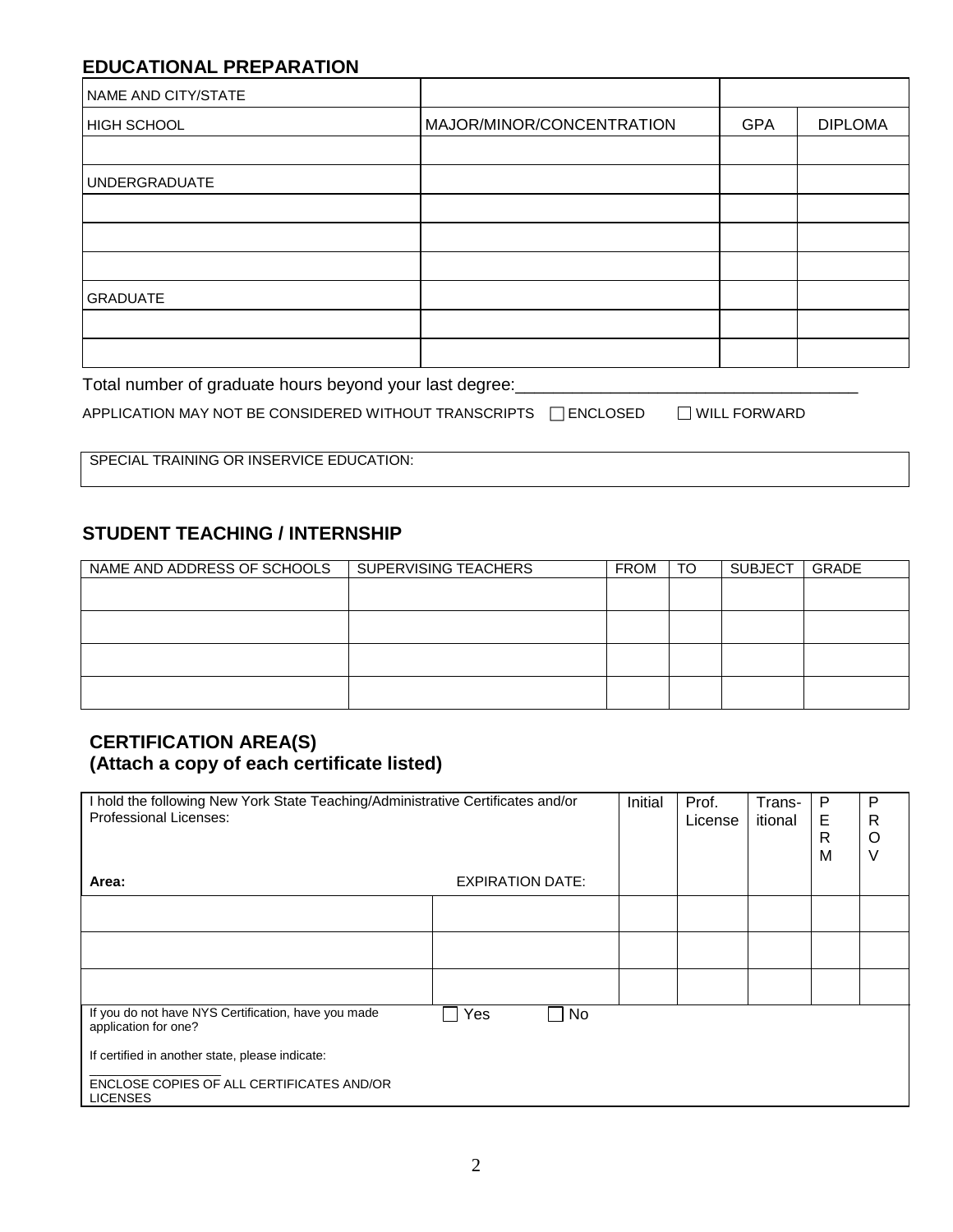#### **TEACHING EXPERIENCE** (List chronologically all experience.)

| <b>EMPLOYER &amp; CITY/STATE</b> | GRADE(S) AND/OR<br>SUBJECT(S) | DATE FROM<br>MO/YR | DATE TO<br>MO/YR | <b>FULL OR</b><br><b>PART</b><br>TIME? |
|----------------------------------|-------------------------------|--------------------|------------------|----------------------------------------|
|                                  |                               |                    |                  |                                        |
|                                  |                               |                    |                  |                                        |
|                                  |                               |                    |                  |                                        |

### **OTHER WORK EXPERIENCE OTHER THAN ABOVE** (List chronologically all experience.)

| <b>EMPLOYER &amp; CITY/STATE</b>                                                                                                                        | <b>JOB TITLE</b> | DATE FROM<br>MO/YR | DATE TO<br>TOMO/YR         | <b>FULL OR</b><br><b>PART</b><br>TIME? |  |
|---------------------------------------------------------------------------------------------------------------------------------------------------------|------------------|--------------------|----------------------------|----------------------------------------|--|
|                                                                                                                                                         |                  |                    |                            |                                        |  |
|                                                                                                                                                         |                  |                    |                            |                                        |  |
|                                                                                                                                                         |                  |                    |                            |                                        |  |
| HAVE YOU EVER FAILED TO BE RE-APPOINTED TO ANY POSITION?                                                                                                |                  |                    | <b>YES</b><br>$\mathsf{L}$ | N <sub>O</sub>                         |  |
| HAVE YOU EVER BEEN DENIED TENURE?                                                                                                                       |                  |                    |                            |                                        |  |
| HAVE YOU EVER RESIGNED FROM ANY EMPLOYMENT AT THE REQUEST<br>OF ANY EMPLOYER TO AVOID DENIAL OF TENURE, DISCHARGE, OR ANY<br>OTHER DISCIPLINARY ACTION? |                  |                    |                            |                                        |  |
| HAVE YOU EVER RESIGNED FROM EMPLOYMENT AFTER BEING TOLD THAT<br>YOU WILL BE DISMISSSED, DISCIPLINED, OR DENIED TENURE?<br>$\sim$                        |                  |                    |                            |                                        |  |
| HAVE YOU BEEN TERMINATED FROM ANY EMPLOYMENT OR ASKED TO<br>RESIGN TO AVOID TERMINATION OR DISCIPLINE?<br>ΙI                                            |                  |                    |                            |                                        |  |
| HAVE YOU EVER BEEN EMPLOYED AT THIS BOCES BEFORE?<br>If yes, give dates: _                                                                              |                  |                    |                            |                                        |  |
| If you answered yes to any of the above questions, please explain on a separate sheet.                                                                  |                  |                    |                            |                                        |  |
| DID YOU EVER RECEIVE TENURE IN A PUBLIC SCHOOL DISTRICT IN NEW YORK STATE?<br>l I Yes I INo<br>If yes, indicate tenure area:<br>Effective date:         |                  |                    |                            |                                        |  |

IF PREVIOUSLY GRANTED TENURE IN NEW YORK STATE, PROVIDE ADDRESS OF SCHOOL DISTRICT WHERE GRANTED: \_\_\_\_\_\_\_\_\_\_\_\_\_\_\_\_\_\_\_\_\_\_\_\_\_\_\_\_\_\_\_\_\_\_\_\_\_\_\_\_\_\_\_\_\_\_\_\_\_\_\_\_\_\_\_\_\_\_\_\_\_\_\_\_\_\_\_\_\_\_\_

| <b>PERSONAL BACKGROUND HISTORY</b><br>Have you ever been convicted of a crime?                                                                                                                                                | YES | NO. |
|-------------------------------------------------------------------------------------------------------------------------------------------------------------------------------------------------------------------------------|-----|-----|
| If yes, have you been issued a certificate of relief from disability?                                                                                                                                                         |     |     |
| Are any criminal charges or proceedings pending against you?<br>If yes to any of above three questions, please explain on a separate sheet.                                                                                   |     |     |
| Are you legally authorized to work in the United States?                                                                                                                                                                      |     |     |
| Have you ever served in the US Armed Forces?                                                                                                                                                                                  |     |     |
| If yes, did you receive a dishonorable discharge? (If yes, please explain on a<br>separate sheet. A dishonorable discharge is not an absolute bar to employment;<br>other factors will affect the final employment decision.) |     |     |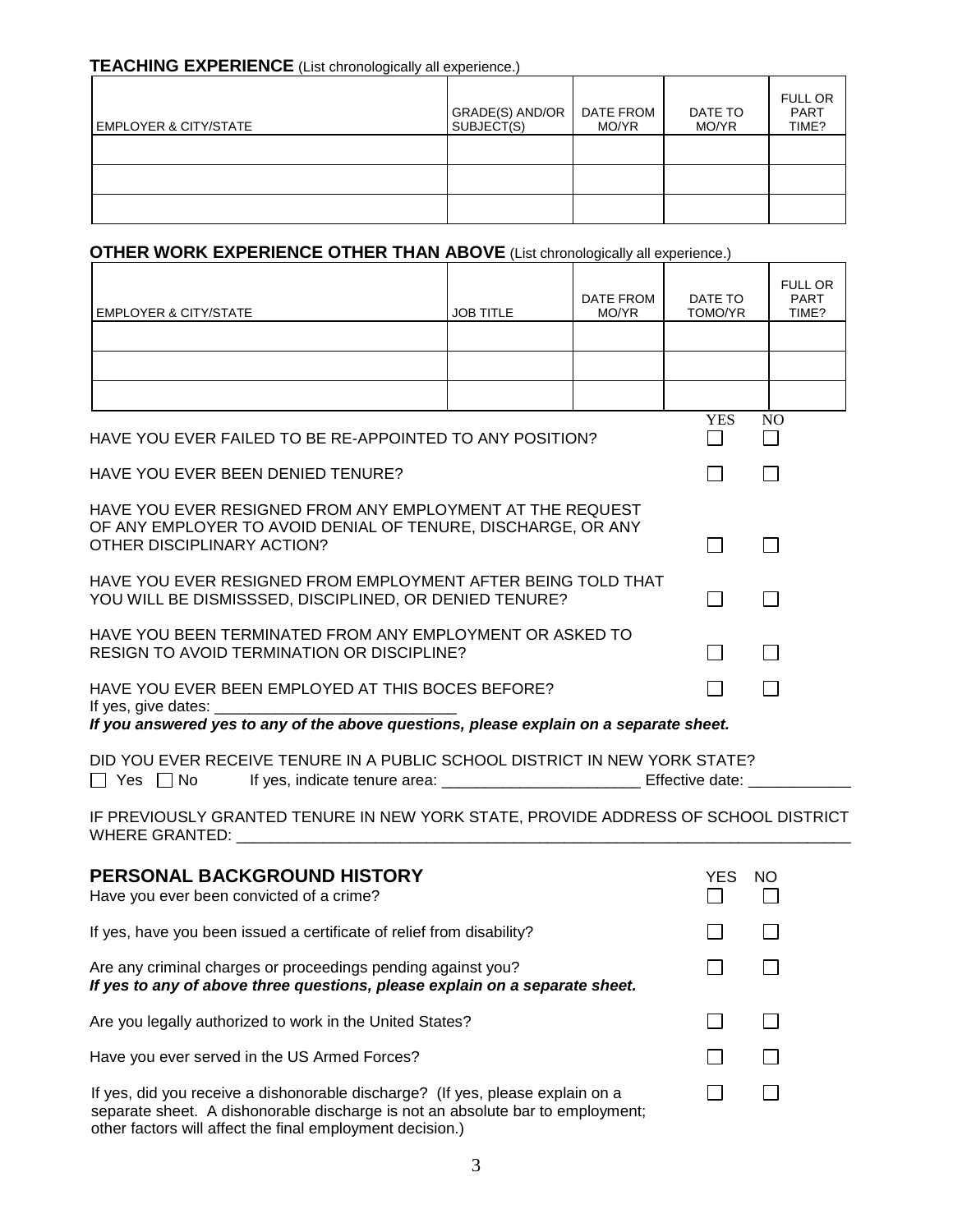List any persons currently serving on our Board of Education or working for the BOCES who are related to you:

\_\_\_\_\_\_\_\_\_\_\_\_\_\_\_\_\_\_\_\_\_\_\_\_\_\_\_\_\_\_\_\_\_\_\_\_\_\_\_\_\_\_\_\_\_\_\_\_\_\_\_\_\_\_\_\_\_\_\_\_\_\_\_\_\_\_\_\_\_\_\_\_\_\_\_\_\_\_\_\_\_\_\_\_\_\_\_\_

### **REFERENCES**

| Give the names of three references who have closely observed your work as a teacher, employee, or student.<br>Recommendations by present and former superintendents, principals and other supervisors are preferred. |  |  |  |  |  |
|----------------------------------------------------------------------------------------------------------------------------------------------------------------------------------------------------------------------|--|--|--|--|--|
| <b>NAME</b>                                                                                                                                                                                                          |  |  |  |  |  |
| TITLE                                                                                                                                                                                                                |  |  |  |  |  |
| ADDRESS I                                                                                                                                                                                                            |  |  |  |  |  |
| <b>PHONE</b>                                                                                                                                                                                                         |  |  |  |  |  |

#### **RELATED PROFESSIONAL EXPERIENCE**

List educational travel, lectures, addresses, publications, other professional licensure or certification, organizational membership(s), committee chair(s) or membership(s), participation in educational experiments, innovations, special programs, elective positions held, community and social services and recreation that you would consider relevant to your ability to perform duties of this position.

List any interscholastic sports or extracurricular activities you would be willing to coach or advise.

#### **PERSONAL STATEMENT**

**Use this space to include information that you believe would enhance your candidacy.**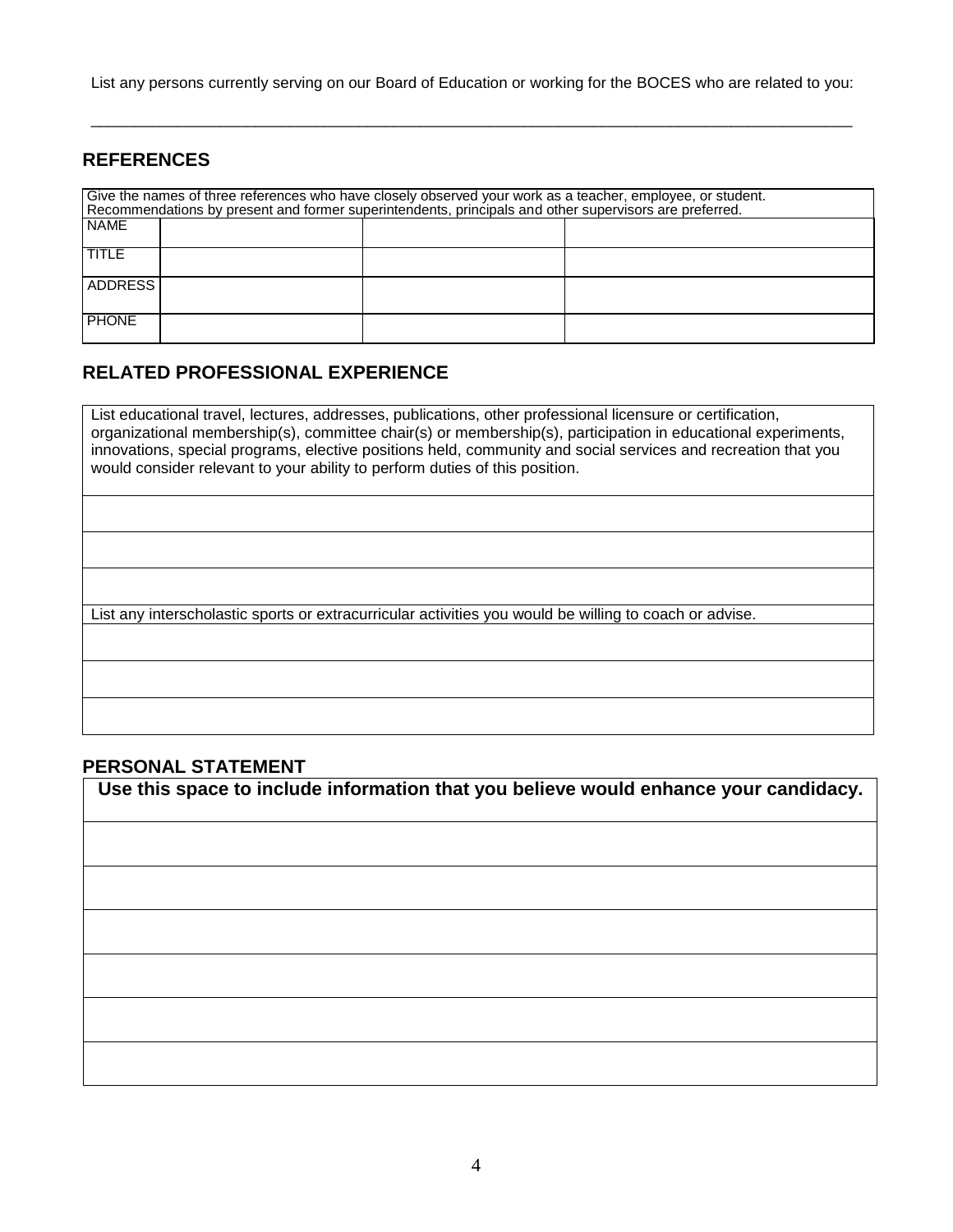### **NOTICE TO APPLICANT**

Please apply for every vacancy in which you are interested. It should not be assumed that your application will be retained on file and considered for future vacancies.

### **APPLICANT'S CONSENT TO INVESTIGATE AND DISCLOSE DATA**

I certify that all information provided on this application form, and all other information provided in connection with my application for employment, is complete, accurate, and true. I understand that the provision of any false or misleading information or any omission will, even if discovered after I am hired, constitute grounds for disciplinary action that may include termination of employment.

I hereby grant permission to the Orleans/Niagara BOCES to contact any and all persons and entities, including but not limited to all current and former employers, and all schools, colleges or universities that I have ever attended, and all of their agents, representatives, and employees, in order to fully investigate my background. I hereby authorize any and all persons and entities, including but not limited to all current and former employers, and all schools, colleges or universities that I have ever attended, and all of their agents, representatives, and employees, to release any and all information concerning my employment, educational and academic history, and any other information bearing upon my fitness and qualifications for the position for which I am applying. I voluntarily and knowingly release, from any and all liability, any person or entity providing such information about me. The information that may be disclosed and released, by any and all persons and entities and their agents, representatives, and employees, includes but is not limited to: Any and all information concerning my job performance; any and all information from and copies of all performance evaluations and other correspondence, records and notes commenting on any aspect of my job performance; and any and all information from and copies of my attendance records. A photocopy of this authorization (signature) shall be as valid as the original. I hereby indemnify, release and forever discharge and hold the Orleans/Niagara BOCES and its officers, agents and employees, as well as all third parties supplying such information, harmless from any and all claims, demands, judgment and legal fees arising out of or in connection with this investigation, the results, or any lawful use of the results or disclosure thereto.

I will be able, if hired, to certify that I am authorized to work in the United States of America and understand that in accordance with the Immigration Reform and Control Act I will be required to provide timely documentation of identity and employment eligibility.

I understand that before I am hired I would be subject to fingerprinting and a criminal history records check, and that I must receive clearance through that process prior to being hired. I understand that I will be required to pay applicable fees to participate in the criminal history records check process.

\_\_\_\_\_\_\_\_\_\_\_\_\_\_\_\_\_\_\_\_\_\_\_\_\_\_\_\_\_\_\_\_\_\_\_\_\_\_\_\_ SIGNATURE OF APPLICANT

PRINTED NAME OF APPLICANT

Date: \_\_\_\_\_\_\_\_\_\_\_\_\_\_\_\_\_\_\_\_\_\_\_\_\_\_\_\_\_\_\_\_\_\_\_

\_\_\_\_\_\_\_\_\_\_\_\_\_\_\_\_\_\_\_\_\_\_\_\_\_\_\_\_\_\_\_\_\_\_\_\_\_\_\_\_